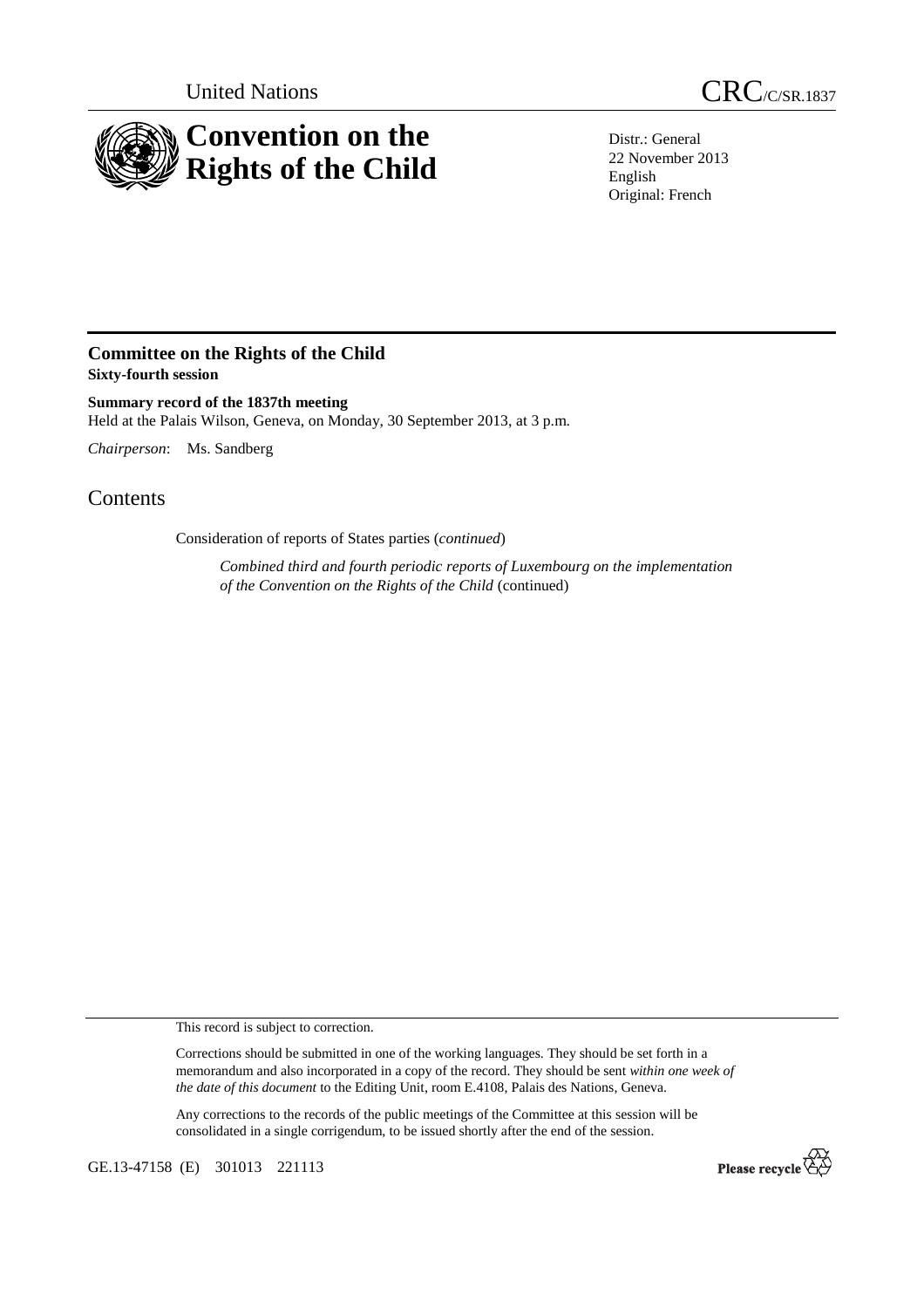*The meeting was called to order at 3.10 p.m.* 

## **Consideration of reports of States parties** (*continued*)

*Combined third and fourth periodic reports of Luxembourg on the implementation of the Convention on the Rights of the Child* (continued) (CRC/C/LUX/3-4; CRC/C/LUX/Q/3-4; CRC/C/LUX/Q/3-4/Add.1)

1. *At the invitation of the Chairperson, the delegation of Luxembourg took places at the Committee table.* 

2. **The Chairperson**, speaking as a member of the Committee, asked how the State party was meeting the challenges associated with multilingualism, what were the causes of school dropout and how long compulsory education was. She wished to know more about the education and protection of young children and if the State party intended to limit the duration of placements in institutional care or introduce measures to monitor them.

3. **Mr. Hoscheit** (Luxembourg) said that the issue of children in armed conflict was of great concern to his country, which currently chaired the Security Council Working Group on Children and Armed Conflict. It was, in fact, willing to receive children from war-torn countries, particularly unaccompanied Syrian children.

4. **Ms. Sevenig** (Luxembourg) said that her Government saw multilingualism as more of an asset than a source of difficulties. To promote the use of Luxemburgish, which was currently the mother tongue of only one in two families, optional courses were offered for children from 3 years of age. Under the Act of 2009 on the organization of elementary education, newcomer classes had been introduced to enhance the integration of foreign children, mostly from Portugal and the Balkans, who spoke none of the State party's official languages. Those children thus learned German in small groups, as that was the first language of instruction. However, given the initial difficulties German posed to speakers of Romance languages, the authorities were considering teaching those children to read and write in French, the language of instruction in secondary schools, but were afraid of the negative impact such a move could have on social cohesion. Upon arrival in Luxembourg, foreign children of secondary-school age were placed in classes for foreigners according to their level of education; there they were taught French so that they could enter regular schools the following year. Children from families requiring international protection who arrived during the school year were placed in one of the two specially created classes pending determination of their status. It went without saying that for some children the language barrier was a cause of school dropout, which was particularly high in Luxembourg. However, students who dropped out of school still had the option of returning to education by enrolling for "second-chance learning", which had been established in 2011. It should be noted that schooling was compulsory for all children between the ages of 4 and 16. Preschool education, for children between the ages of 3 and 6, focused on logical reasoning, mathematics, linguistic ability and the psychomotor development of children.

5. **Mr. Meisch** (Luxembourg) said that the childcare service voucher system had helped to increase the number of nursery places fivefold. The number of teachers had increased by a similar amount and, in order to recruit qualified personnel, Luxembourg had focused on training and drawn on the workforce of neighbouring countries. New institutions providing early childhood care were required to comply with very strict health and safety standards in order to receive approval.

6. **Ms. Wagener** (Luxembourg) said that a programme of contraception for women under 25 had been launched in January 2012 to reduce the number of unwanted pregnancies and journeys abroad for abortions. The Act on the voluntary termination of pregnancy was undergoing revision and, within the framework of the national programme for the promotion of emotional and sexual health, emphasis was being placed on awareness-raising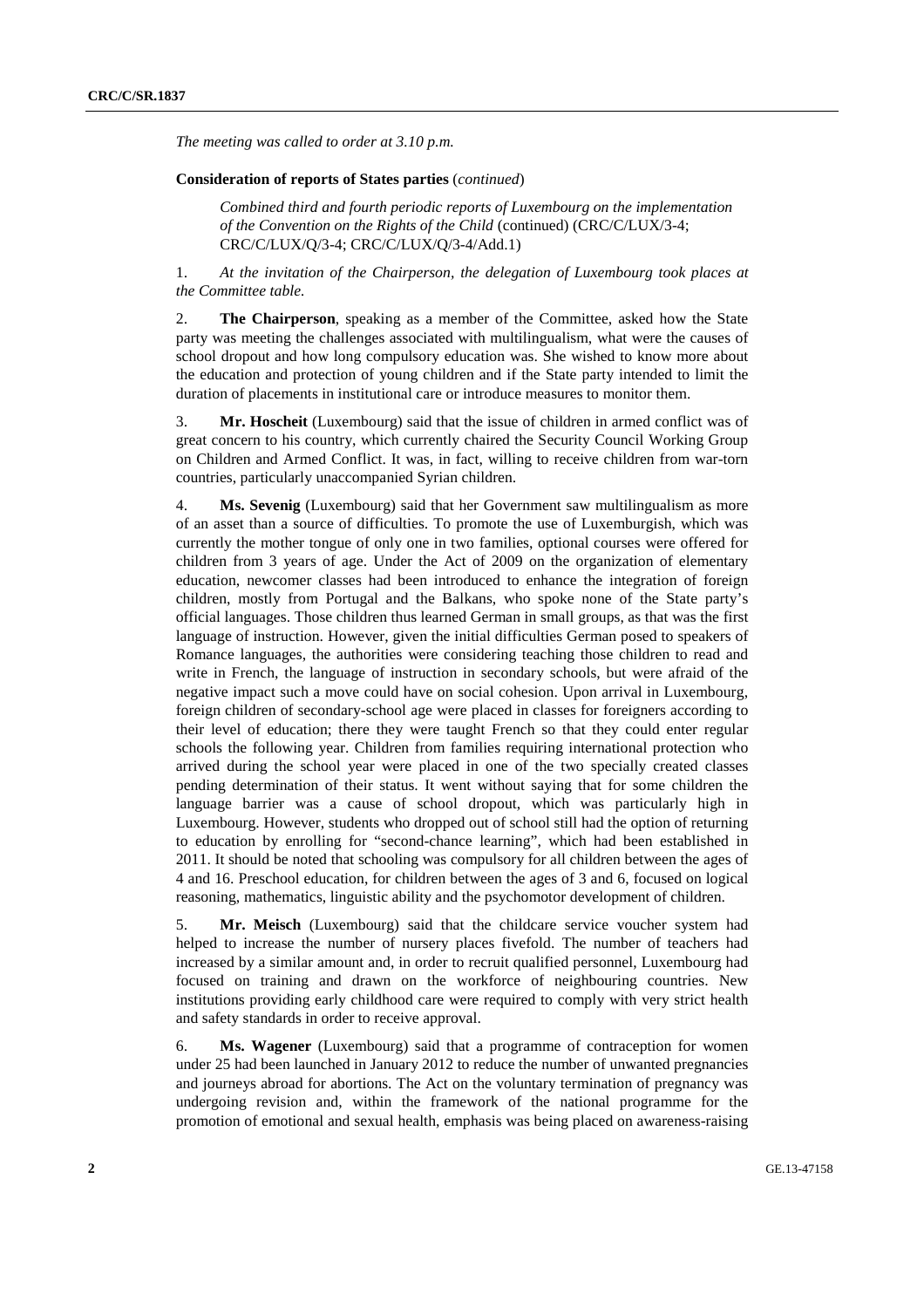and information, training and recruitment, and cooperation with maternity wards and hospitals to promote early care for at-risk pregnancies.

7. Since 2005, Luxembourg had worked tirelessly to improve its provision of psychiatric care services, as demonstrated by the creation of a psychiatric platform. A review of the mental health of children and adolescents by the relevant ministries and partners on the ground had led to the establishment of mechanisms to gather more data on certain conditions and suicide, particularly with regard to contributing circumstances and risk factors. That had made it possible to quickly identify at-risk profiles and utilize the network of professionals in contact with young persons to prevent suicides within that population group.

8. **Ms. Wijemanne** asked if the State party was making efforts to identify the underlying causes of suicide and behavioural problems among young people, such as selfharming, and if it planned to introduce appropriate support and prevention systems.

9. **Ms. Wagener** (Luxembourg) said that her country had child and juvenile psychiatry services which worked with school medical services to enhance prevention. A number of associations, including the national associations of midwives and paediatricians, were participating in the implementation of the five-year plan for the period 2011–2015, which sought to promote breastfeeding and had provided for an awareness-raising initiative among unions and employers on the health benefits of breastfeeding for mothers and children. Nevertheless, much remained to be done in that area.

10. **Ms. Wijemanne** expressed regret that baby-friendly hospitals had not conducted any audits of the statistical indicators that they were required to keep. She asked if the low breastfeeding rate in the State party could be attributed to the large number of Caesarean births or the distribution of breast-milk substitutes in maternity wards.

11. **Ms. Wagener** (Luxembourg) said that the health authorities planned to monitor the relevant indicators at baby-friendly hospitals, which would serve as a guarantee of quality for the maternity wards concerned. A recent survey had shown that the breastfeeding rate among women who had undergone Caesarean sections (30 per cent) was virtually identical to the rate among women who had had natural births, which reflected the awareness-raising efforts in maternity wards. Campaigns should be held to encourage young mothers to continue breastfeeding their children for the first six months.

12. **Mr. Nogueira Neto** wished to know how the State party ensured that the needs of young transgender and transsexual people were taken into consideration.

13. **Ms. Wagener** (Luxembourg) said that there were no specific provisions for transsexual and transgender people; rather, the new national programme for the promotion of emotional and sexual health required that the individual needs of each person be taken into account.

14. Internationally, Luxembourg's youth suicide rate was at times high. However, the fact that statistics could be skewed in the case of smaller countries must not be ignored. Even a slight rise in the number of suicides could lead to a sizeable increase in the corresponding rate.

15. The State party had put in place a support network drawing on school medical services and on-site psychologists to help to prevent suicides. It was essential that efforts continued to be made to raise awareness among general practitioners and enhance cooperation among the different professionals involved.

16. **Mr. Hoscheit** (Luxembourg) said that two hotlines had been set up, one for children and the other for adolescents and adults.

17. **The Chairperson** asked if psychologists were present in schools every weekday.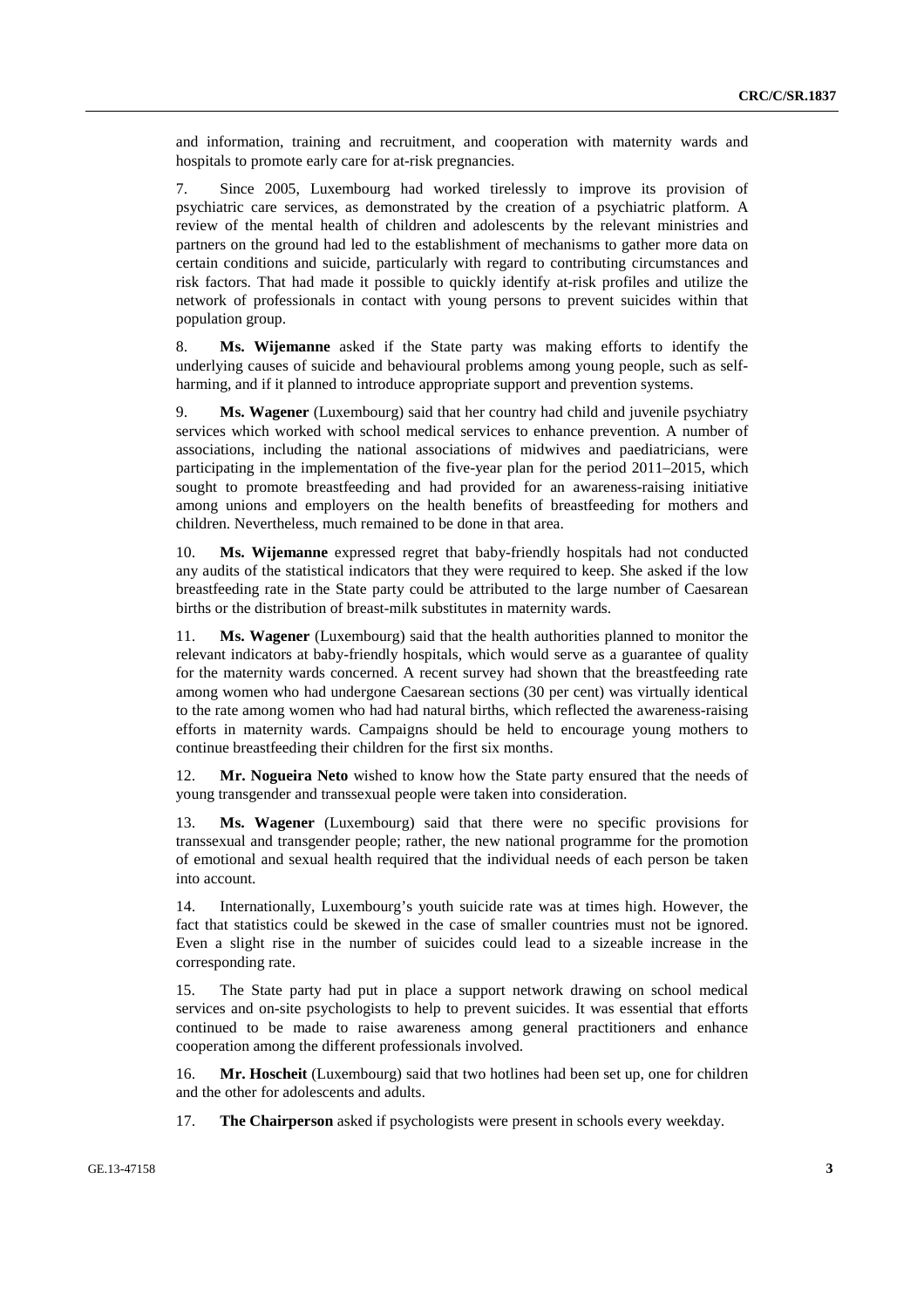18. **Ms. Wagener** (Luxembourg) said that psychologists were present at all times in secondary schools, while members of the multidisciplinary teams initially set up to assist with the integration of children with disabilities could act as confidants in primary schools.

19. Like suicide, road accidents, were the subject of various prevention campaigns. In addition, anti-obesity projects were under way in most schools and communes, and a comprehensive anti-obesity programme had been launched in 2006 by the various ministries responsible for education, agriculture, sport, health and the family. It was encouraging to note that obesity figures had fallen three years in a row.

20. **Mr. Hoscheit** (Luxembourg) said that his comments on the skewed nature of suicide statistics for small countries also applied to alcohol consumption. A large proportion of the alcohol sold in Luxembourg was actually purchased by cross-border workers and consumed abroad.

21. **Ms. Sevenig** (Luxembourg) said that the final word on whether children with disabilities were educated in regular or specialized schools rested with the parents. However, the Act of 2009 sought to promote the integration of all students into regular education and, to that end, multidisciplinary teams from the Department of Differentiated Education had been deployed in all schools. If necessary, an individual care programme was drawn up by a commission, in cooperation with parents, to allow children to learn at their own pace. During the 2012/13 school year, 629 children with disabilities had attended regular schools while 578 had gone to specialized institutions.

22. **Mr. Cardona Llorens** considered that the proportion of children in regular schools was still too low. Leaving the choice of the type of school to the parents was not necessarily in the best interests of the child, as parents were often overprotective.

*The meeting was suspended at 4.30 p.m. and resumed at 4.45 p.m.* 

23. **Ms. Wagener** (Luxembourg) said that experience had shown the opposite to be true: parents tended to favour attending the local school, at least for the first few years. Most children in specialized schools required a level of care that would be difficult to integrate into regular schooling. Those schools were often close to regular schools with which they could carry out joint activities, such as holding special classes there. An awareness-raising campaign on inclusive education should be launched in the near future. Lastly, the Act on practical arrangements guaranteed the right of sick children or children with disabilities to certain arrangements when taking examinations, including allowing them more time or providing a computer, documents in Braille or a separate room.

24. **Mr. Cardona Llorens** asked for more information on measures to promote the integration of persons with disabilities in settings other than schools.

25. **Mr. Thyes** (Luxembourg) said that, to the best of his knowledge, the only obligation provided for by law was that all public buildings must be accessible to persons with disabilities.

26. **Mr. Meisch** (Luxembourg) said that the status of minors in conflict with the law had been the subject of democratic debate in his country for some 20 years. The prevailing position and the fundamental stance of the Luxembourg system was that offenders under the age of 18 should be treated as victims, which was why Luxembourg had been loath to build closed facilities for a long time. However, several cases had seen minors receiving custodial sentences in recent years. Thus, the decision had been taken to build a security unit for minors, which would soon be operational. It would be under the jurisdiction of the Ministry of the Family and Integration and could accommodate up to 12 boys and girls. Open and semi-closed facilities were also available for minors. While solitary confinement was theoretically possible there for a maximum of 6 days, it had only been imposed once – in the case of a youth who had been extremely violent towards other youths and teachers.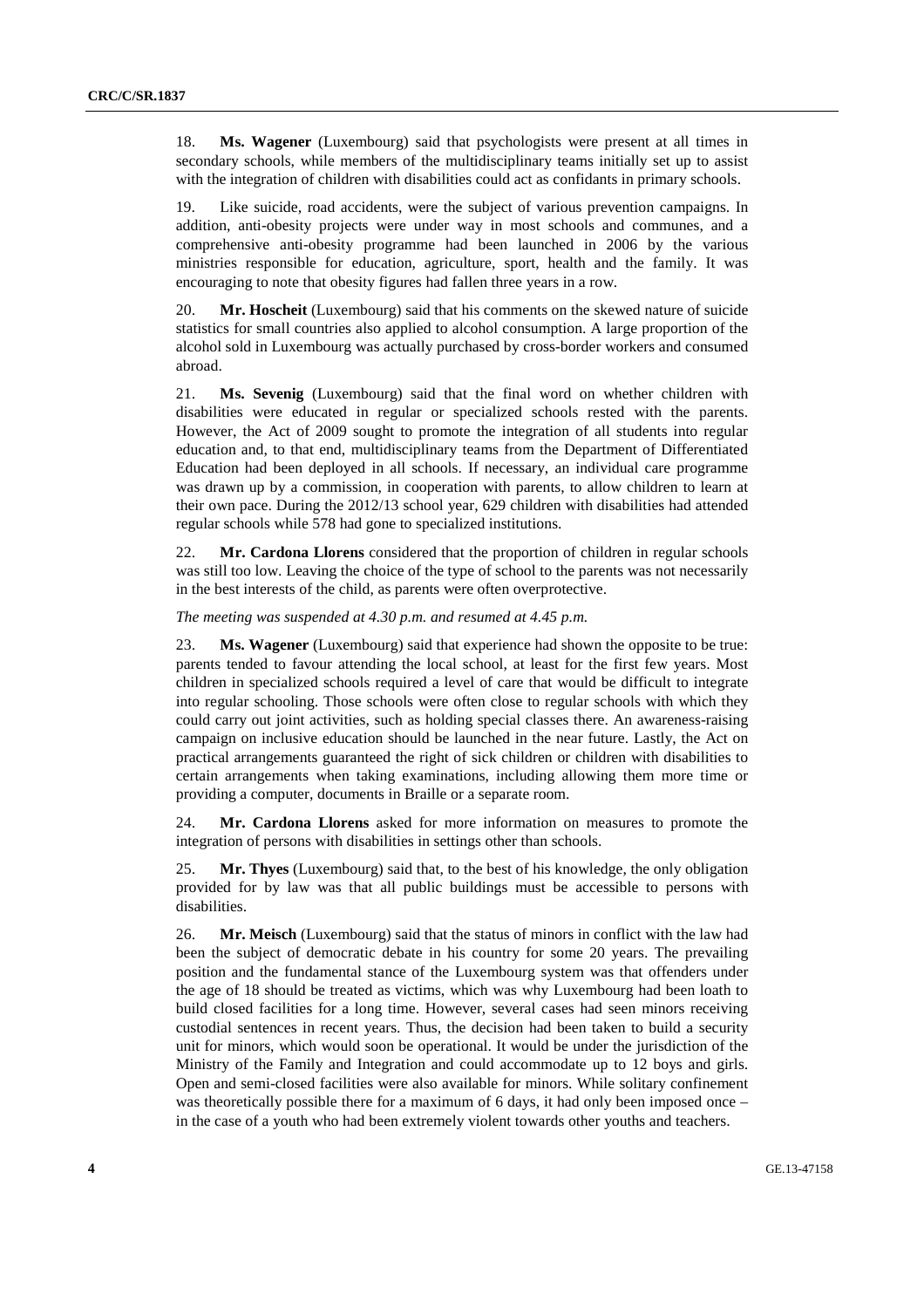27. **Ms. Winter** (Country Rapporteur) asked if the law set a minimum age under which a child could not be placed in detention.

28. **Mr. Meisch** (Luxembourg) said that that was not yet the case, but it was one very possible outcome of deliberations on the matter. A recommendation from the Committee would help in that regard.

29. **Ms. Ney** (Luxembourg) said that, as her country had no juvenile criminal law, minors in conflict with the law were never considered criminals and, consequently, were not convicted as such. If they were deprived of their liberty, the focus was placed on their re-education and reintegration, after evaluation of their family and school situation, and the drafting of a "road map for the future" in cooperation with a juvenile court judge. When in institutional care, minors were monitored by teachers, who provided them with support on their way towards reintegration.

30. **Ms. Winter** asked if it was possible to bring a 16-year-old before an ordinary court.

31. **Mr. Gastaud** asked who drafted the "road map for the future" and what the reoffending rate was among minors.

32. **Ms. Oviedo Fierro** asked if the family was involved in the reintegration process.

33. **Ms. Ney** (Luxembourg) said that, in practice, very few minors were placed in detention; non-judicial measures, such as mediation, were preferred. Minors placed in institutional care maintained close contact with the judge concerned and were monitored by a teacher assigned by the National Office for Childhood. The family was very much involved in the reintegration of the minor and could call on the help of social services if necessary.

34. **Ms. Herczog** asked what was the average length of placement in institutional care and why foster families were not used more often.

35. **Mr. Meisch** (Luxembourg) said that placement varied in length according to the age of the child. There were an increasing number of foster families, but it was occasionally difficult to match a family to the child's needs and cultural background.

36. **Ms. Herczog** asked if the young offender facilities took cultural diversity into account and enquired about training given to foster families.

37. **Mr. Meisch** (Luxembourg) said that teachers, educators and school psychologists were responsible for identifying family problems at an early stage and directing families and children to the appropriate services. The Act of 2008 on support for children and the family had enabled greater resources to be devoted to risk reduction and providing early care for vulnerable children. Foster families were recruited on the basis of their linguistic and cultural background to ensure the optimum environment for the children.

38. **Ms. Ney** (Luxembourg) said that a young person over the age of 16 could exceptionally be tried as an adult in serious cases. However, it was very rare for a prosecutor to request that a minor be brought before an ordinary court.

39. **Mr. Thyes** (Luxembourg) said that his country had ratified the Optional Protocol to the Convention on the Rights of the Child on the involvement of children in armed conflict in 2002, and that the recruitment of minors to fight in armed conflict was criminalized under the Penal Code and considered a war crime. The Code of Criminal Procedure provided for Luxembourg courts to exercise extraterritorial jurisdiction in the prosecution of perpetrators of offences covered by the Optional Protocol, including cases where an offence had been committed by a private security firm.

40. **Mr. Hoscheit** (Luxembourg) said that his country had raised the age of recruitment to its armed forces from 17 to 18.